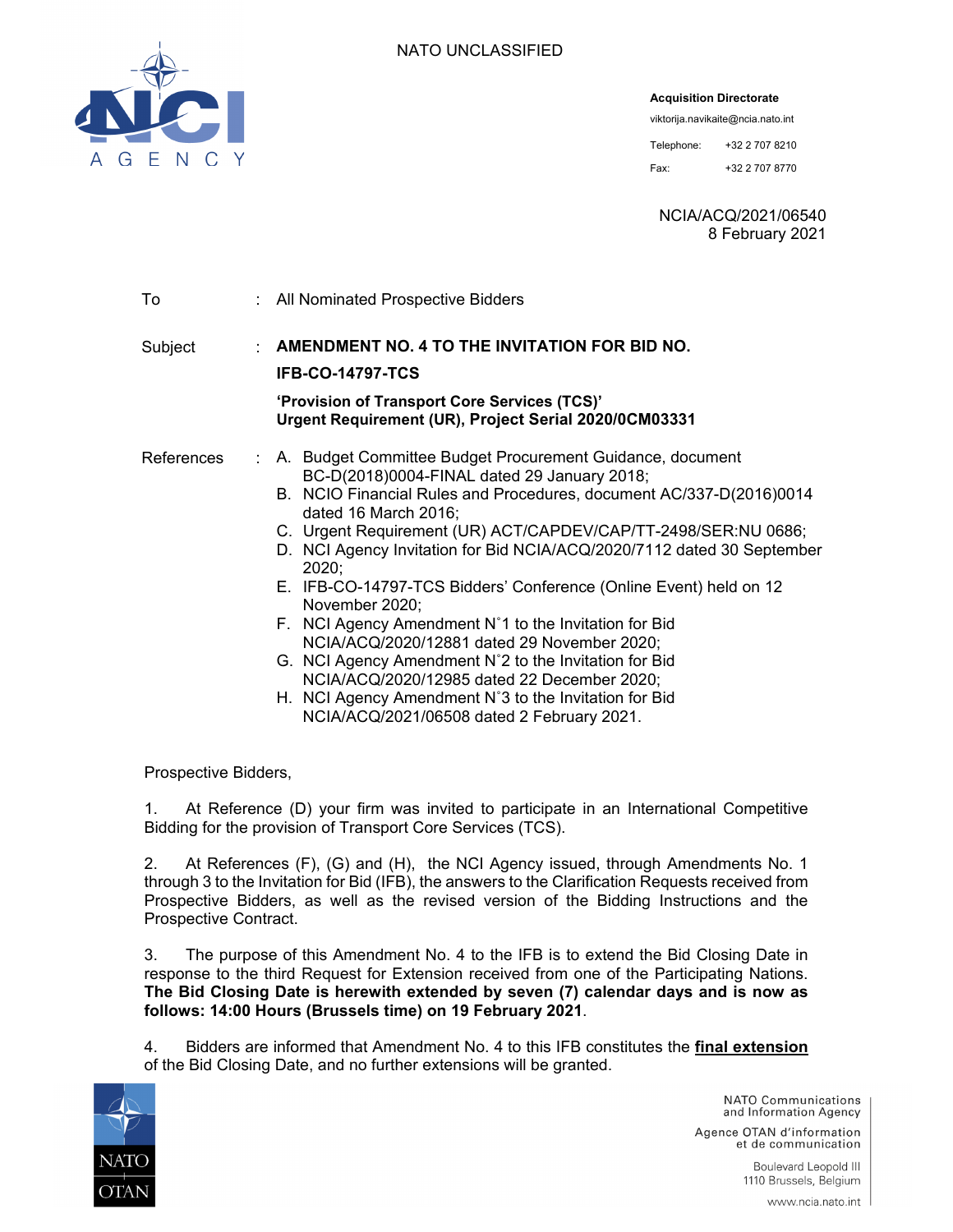

5. IFB documents remain unchanged from their last issued version.

6. The NCI Agency sole point of contact (POC) for all information concerning this IFB is Ms. Viktorija Navikaitė, who may be reached at Viktorija.Navikaite@ncia.nato.int or IFBCO14797TCS@ncia.nato.int.

ON BEHALF OF DIRECTOR OF ACQUISITION:



Tiziana Pezzi Principal Contracting Officer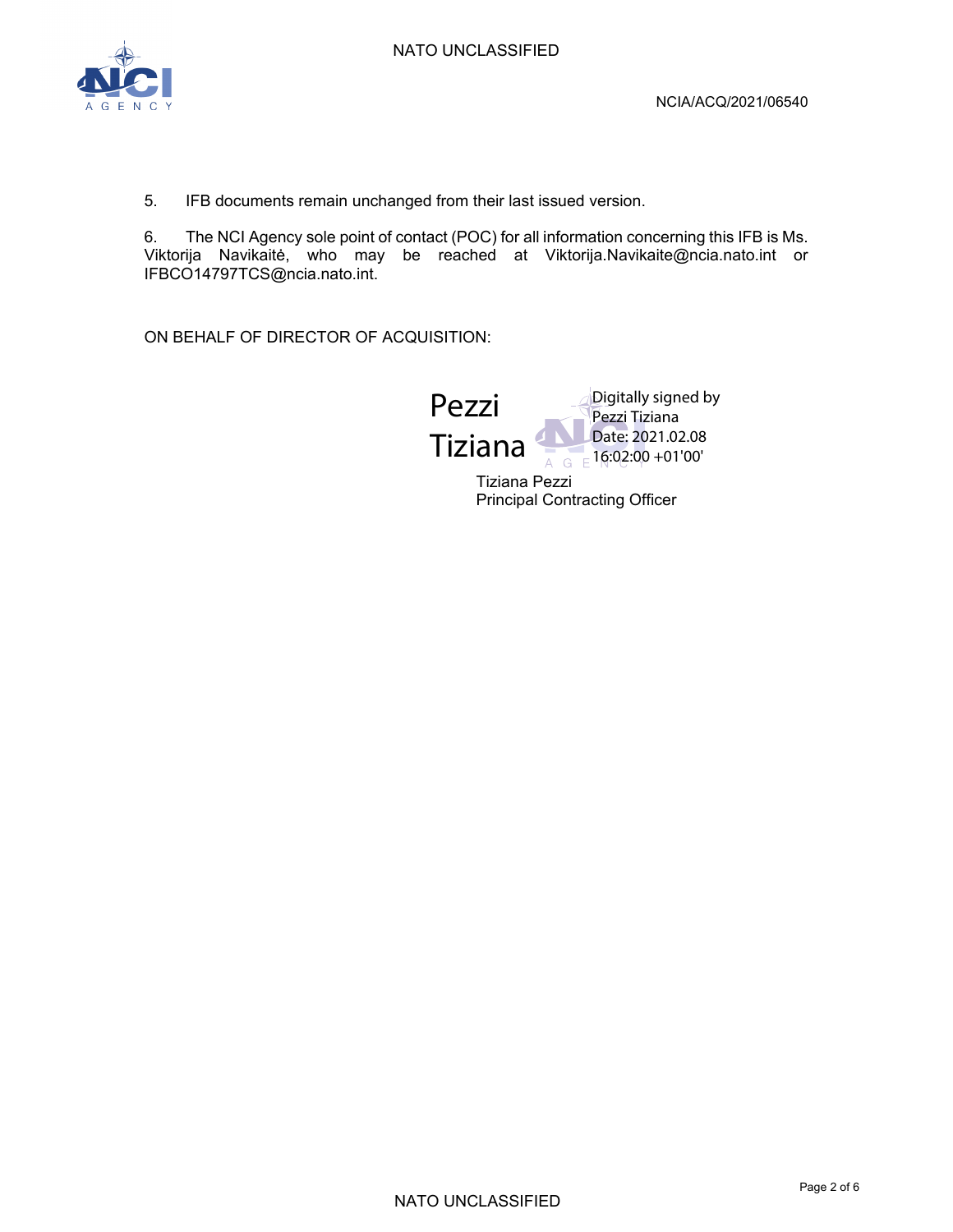

# **Distribution List for IFB-CO-14797-TCS-AMD4**

# **NATO Delegations** (Attn: Investment Adviser):

| Albania                                            | $\mathbf 1$                   |
|----------------------------------------------------|-------------------------------|
| Belgium                                            | $\mathbf 1$                   |
| <b>Bulgaria</b>                                    | $\mathbf{1}$                  |
| Canada                                             | $\mathbf 1$                   |
| Croatia                                            | $\mathbf 1$                   |
| <b>Czech Republic</b>                              | $\mathbf 1$                   |
| <b>Denmark</b>                                     | $\mathbf 1$                   |
| Estonia                                            | 1                             |
| France                                             | $\mathbf 1$                   |
| Germany                                            | $\mathbf 1$                   |
| Greece                                             | $\mathbf 1$                   |
| Hungary                                            | $\mathbf 1$                   |
| Iceland                                            | $\mathbf 1$                   |
| Italy                                              | $\mathbf 1$                   |
| Latvia                                             | $\mathbf 1$                   |
| Lithuania                                          | $\mathbf 1$                   |
| Luxembourg                                         | $\mathbf 1$                   |
| Montenegro                                         | $\mathbf 1$                   |
| Netherlands                                        | 1                             |
| North Macedonia                                    | $\mathbf 1$                   |
| Norway                                             | $\mathbf 1$                   |
| Poland                                             | $\mathbf 1$                   |
| Portugal                                           | $\mathbf 1$                   |
| Romania                                            | $\mathbf 1$                   |
| Slovakia                                           | $\mathbf 1$                   |
| Slovenia                                           | $\mathbf 1$                   |
| Spain                                              | 1                             |
| Turkey                                             | $\mathbf 1$                   |
| The United Kingdom<br>The United States of America | $\mathbf 1$<br>$\overline{1}$ |
|                                                    |                               |
| <b>Belgian Ministry of Economic Affairs</b>        | 1                             |
|                                                    |                               |
|                                                    |                               |
| Embassies in Brussels (Attn: Commercial Attaché):  |                               |
| Albania                                            | 1                             |
| Belgium                                            | $\mathbf 1$                   |
| <b>Bulgaria</b>                                    | $\mathbf 1$                   |
| Canada                                             | $\mathbf 1$                   |
| Croatia                                            | $\mathbf 1$                   |
| <b>Czech Republic</b>                              | 1                             |
| <b>Denmark</b>                                     | 1                             |

Estonia 1 **France** 1 **1** Germany 1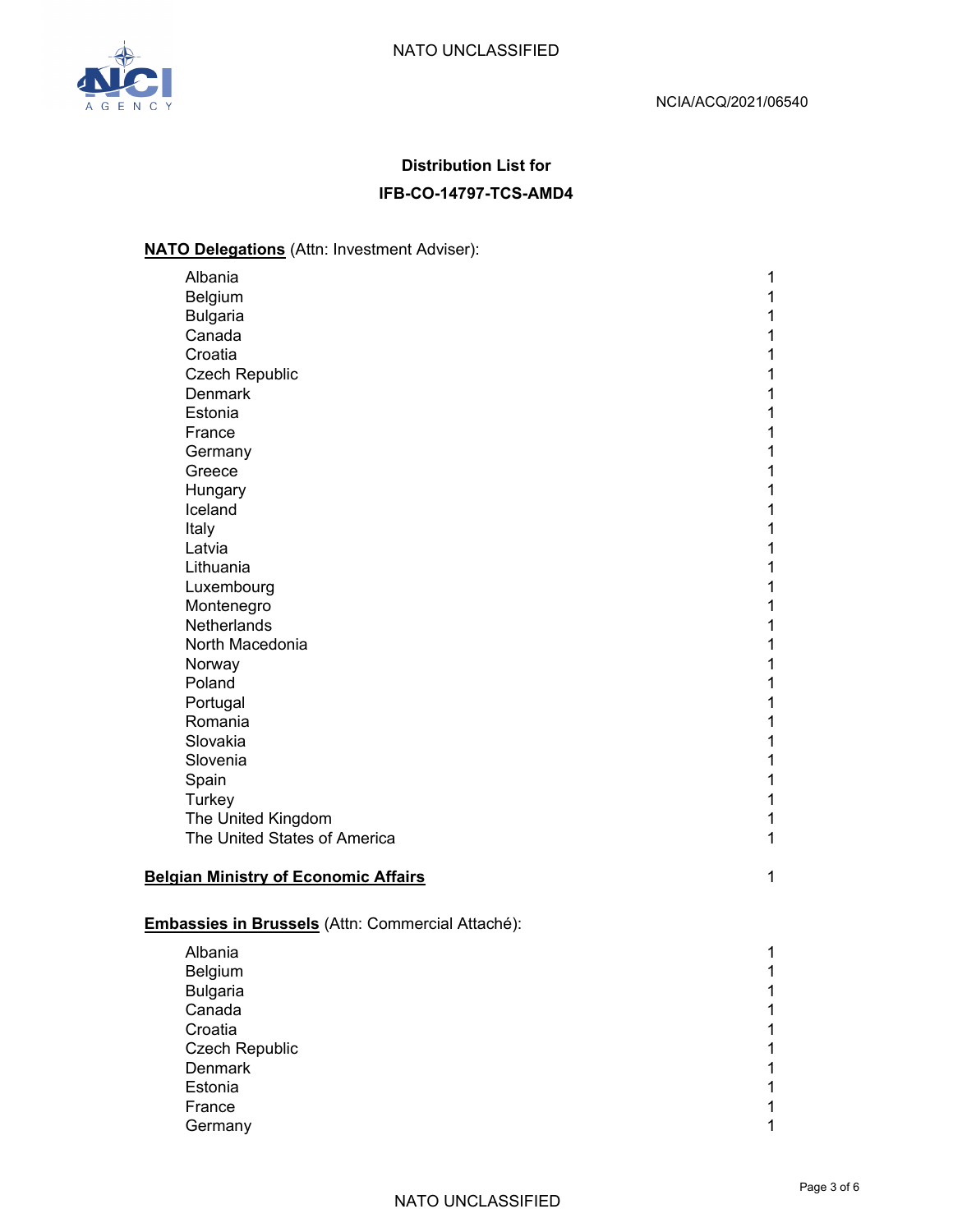#### NATO UNCLASSIFIED



#### NCIA/ACQ/2021/06540

| Greece                       |  |
|------------------------------|--|
| Hungary                      |  |
| Iceland                      |  |
| Italy                        |  |
| Latvia                       |  |
| Lithuania                    |  |
| Luxembourg                   |  |
| Montenegro                   |  |
| Netherlands                  |  |
| North Macedonia              |  |
| Norway                       |  |
| Poland                       |  |
| Portugal                     |  |
| Romania                      |  |
| Slovakia                     |  |
| Slovenia                     |  |
| Spain                        |  |
| Turkey                       |  |
| The United Kingdom           |  |
| The United States of America |  |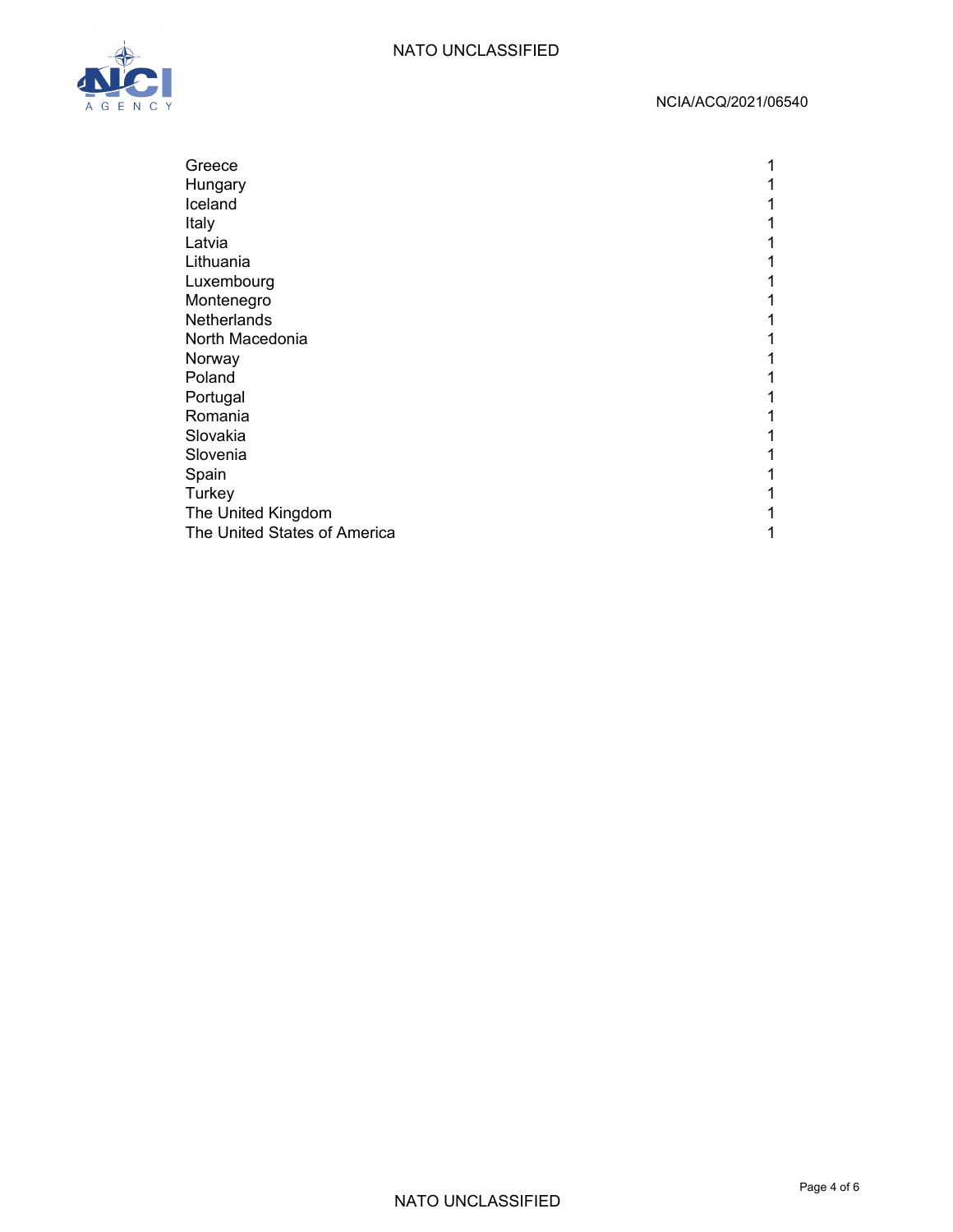

#### **All Nominated Prospective Bidders** 1

#### **BELGIUM**

ATOS Nokia Bell NV Proximus Verizon Belgium-Luxemburg BT Global Services Colt Technology Services Eurofiber Belgium CYPROS C VAN ROEY AUTOMATION VODAFONE BELGIUM Orange Business Services Belgium CISCO Systems Belgium **NETTECH** 

#### **BULGARIA**

NOVATEL LTD Syscom Engineering AD

#### **CANADA**

MDA Systems Ltd.

**FRANCE**  Orange Business Services

# **ITALY**

TELECOM ITALIA SpA SIRTI S.p.A. VODAFONE Italia S.p.A. IES S.r.l.

**NETHERLANDS**  UNI Business Centre B.V.

**NORWAY** 

Airbus Defence and Space AS

# **POLAND**

NETIA S.A.

# **SPAIN**

EVERIS

TESAU

#### **UNITED STATES OF AMERICA**

AT&T Government Solutions, Inc. Qwest Government Services, Inc. (CenturyLink) Verizon Business Network Services, Inc. Sprint Federal Operations LLC